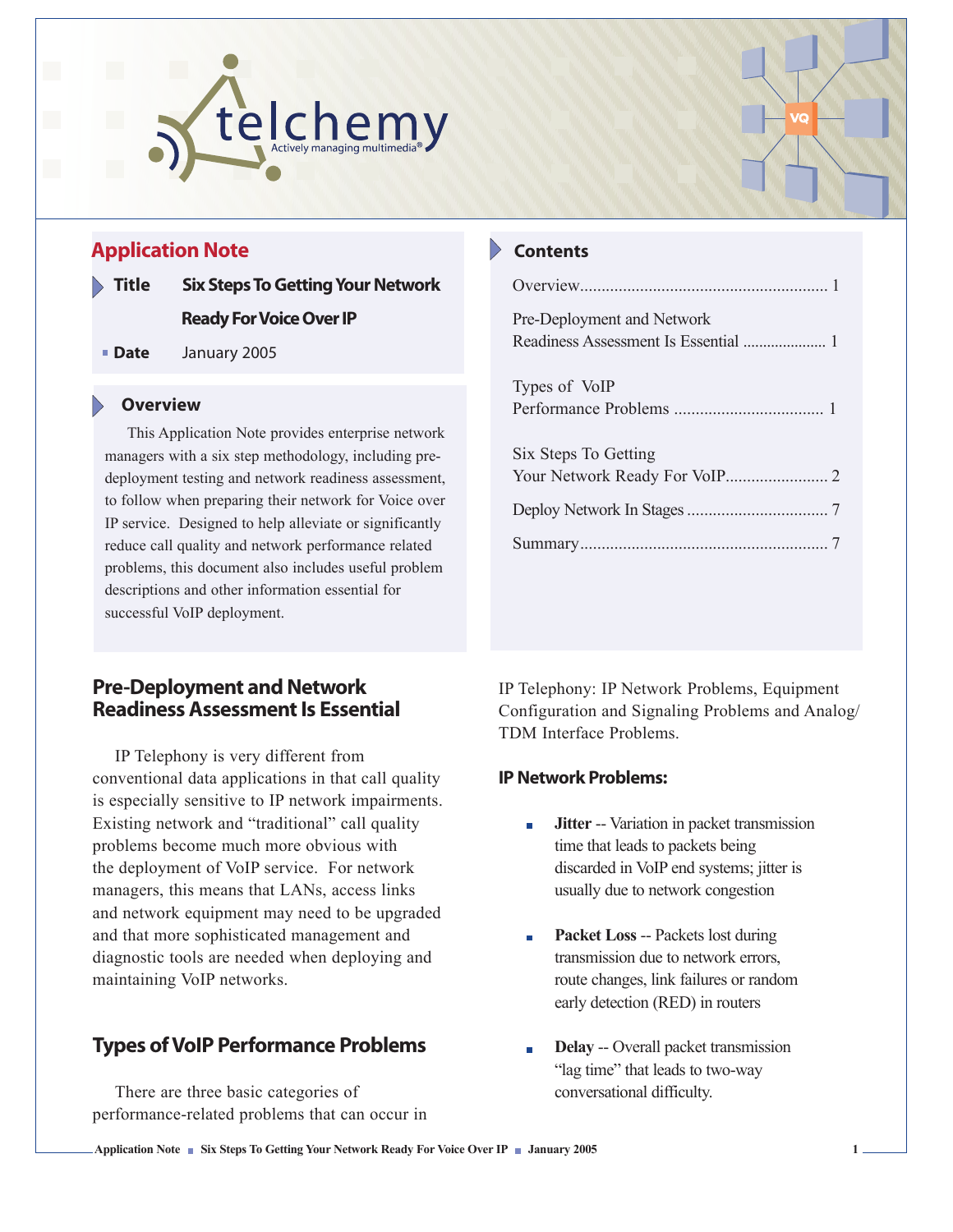## **Equipment Configuration and Signaling Problems:**

- **VoIP Endpoint Configuration**  $\overline{\mathbb{R}}$ --Performance impact of the type of CODEC and packet loss concealment algorithm, or jitter buffer configuration
- **Router and Firewall Configuration**  $\blacksquare$ -- Firewalls or incorrectly configured routers block VoIP traffic; routers need to be configured to deliver RTP packets in a timely manner
- **Bandwidth Allocation** -- Network  $\blacksquare$ lacks sufficient bandwidth to support peak traffic volumes.

### **Analog/TDM Interface Problems:**

- **Echo** -- "Echo" commonly occurs  $\blacksquare$ at the boundary between the digital network (VoIP or TDM) and analog local loops. This becomes very obvious and annoying with the additional delay introduced by the IP network problems previously described.
- **Signal Level** -- Abnormally high or  $\mathcal{L}_{\text{max}}$ low voice signal levels, "clipping," excessive noise and "echo" occur due to incorrectly configured gateway signal **levels**.

Network architects and managers should address call quality and performance management problems when they plan and deploy their IP networks, but they should be aware that these problems also frequently occur during normal dayto-day network operation.

 Many VoIP-related problems are transient in nature and can occur at many places along the network path.

For example, a single user accessing a file from a server can cause a period of congestion lasting a few seconds.

This, in turn, can cause short-term degradation in call quality for other users on the network. Given this, it is essential that network managers use performance management tools that can detect and measure these types of network impairments.

The transient nature of IP problems also means that they are not easily reproduced for analysis once the call is terminated. Unlike traditional POTS, once an end user completes and disconnects an IP call, vital diagnostic information about that call and its packet stream is lost. Network managers can use packet loss and jitter metrics to determine how bad the call quality was; however, these metrics alone do not provide enough diagnostic information to determine why the call was bad.

# **Six Steps To Getting Your Network Ready For VoIP**

# **Step 1 Define High-level VoIP Requirements**

Your ability to deliver good quality VoIP performance will depend on patterns of traffic and usage, existing network capacity, existing data bandwidth and many other factors. The first step is to define what your VoIP deployment will look like:

- What utilization do you expect? Ē
- Where will gateways be located? ń
- How will internal calls be routed?
- How will external calls be routed?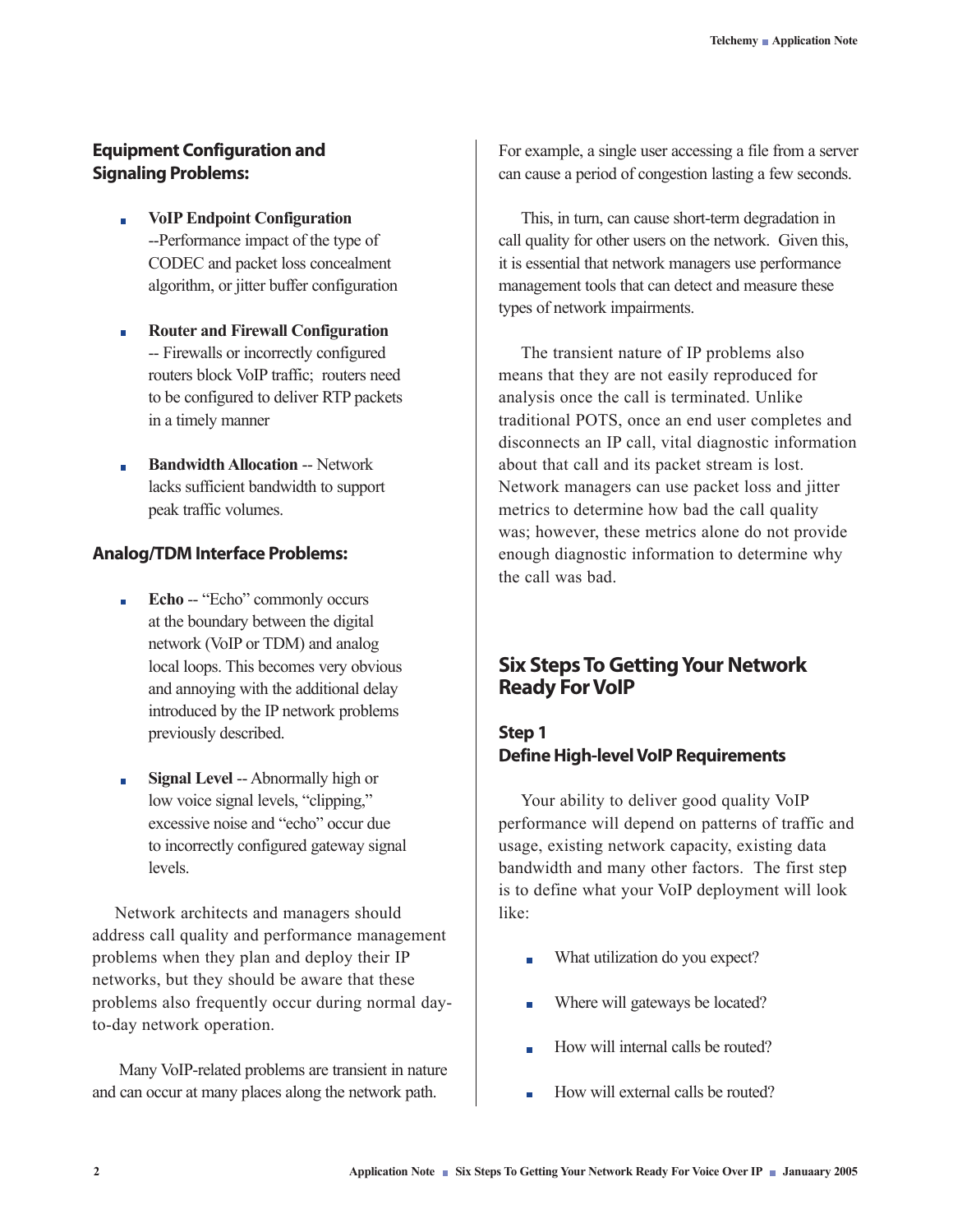What CODECs do you plan to use (e.g.  $\overline{\phantom{0}}$ G.711, G.729A, iLBC..)? And what bandwidth do these take (including IP headers - 96kbps for G.711 and typically 24kbps for G.729A)?

This should allow you to estimate the amount of network bandwidth required between each location. Consider the following example:

- Scenario: A remote location has 50  $\blacksquare$ users, and no more than 10 users are expected to be on the phone at any one time. A gateway located on the central site will be used for connection to the telephone network, and G.711 will be used. The remote location is connected to the central site via IP VPN and has a single T1 to access the IP network.
- Bandwidth requirements: 10xG.711  $\blacksquare$ streams will require 10 x 96 kbits/s of bandwidth or 960 kbits/s, with some extra overhead for signaling. If the number of streams increases to 15 then the bandwidth needed would be 1.44 Mbits/s (almost the entire T1).

*Figure 1: Effective Network Bandwidth By CODEC Type For Different Voice Frame Sizes.* 

Using low bandwidth CODECs helps reduce bandwidth requirements however due to the overhead of IP, UDP and RTP protocols, such reduction is limited. The table below shows the effective network bandwidth used by some common CODEC types for different voice frame sizes. Note that using a longer frame can have some impact on delay, hence it is common to use 10-20mS frames.

Low bit rate CODECs also introduce some voice distortion and may be unacceptable for extended use.

## **Step 2 Map Existing Wide Area Network/VPN Capabilities**

Many call quality-related problems occur in access links or on limited bandwidth WAN or VPN links. If significant jitter or delay occurs on inter-site connections, this is a strong indicator that similar problems will occur during VoIP deployment. Budget bandwidth usage between sites and verify that routers can prioritize RTP traffic.

- What is the bandwidth available  $\mathbf{r}$ between each site?
- How much data traffic is currently  $\overline{\phantom{a}}$ carried, (both average levels and peak levels)?

|                   | <b>CODEC</b><br><b>Bandwidth</b> | <b>Effective Network Bandwidth (kbits/s)</b> |            |            |             |
|-------------------|----------------------------------|----------------------------------------------|------------|------------|-------------|
| <b>CODEC Type</b> | (kbits/s)                        | 5mS Frame                                    | 10mS Frame | 20mS Frame | 30 mS Frame |
| G.711             | 64                               | 131.2                                        | 97.6       | 80.8       | 75.1        |
| G.729A            | 8                                |                                              | 41.6       | 24.8       | 19.1        |
| G.723.1           | 6.3                              |                                              |            | ۰          | 17.4        |
| <b>iLBC</b>       | 15.2                             |                                              |            | 32         |             |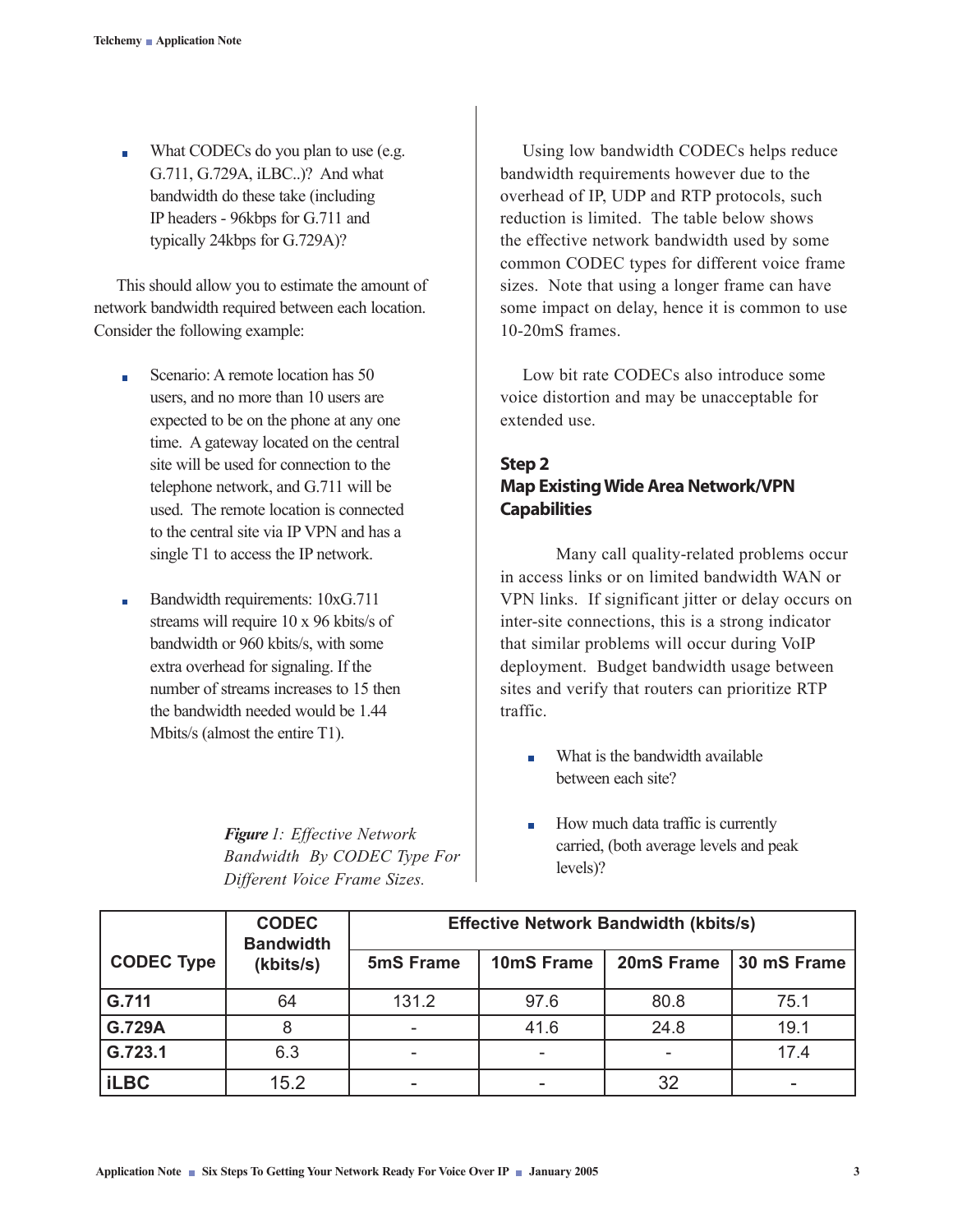- Is sufficient bandwidth available to  $\overline{\phantom{0}}$ support both the current data traffic and the estimated bandwidth needed for voice?
- Is there any capacity for growth or for  $\blacksquare$ unexpected peaks in activity?
- Will the addition of voice traffic have  $\blacksquare$ an adverse effect on data application performance, i.e. if there is significantly less bandwidth for data applications, then how will they be affected?

### **Map VoIP bandwidth requirements onto available bandwidth.**

10xG.711 streams will require 10 x 96 kbits/s of bandwidth or 960 kbits/s, with some extra overhead for signaling. If the number of streams increases to 15, then the bandwidth needed would be 1.44 Mbits/s (almost the entire T1). This will leave approximately 500 kbits/s for data traffic. If more than the expected 10 users are simultaneously on the phone, then problems may start to occur with data applications due to insufficient bandwidth. And if more than 15 users are on the phone, then voice quality will degrade very quickly.

# **Step 3 Verify LAN readiness**

Use a switched 100BaseT Ethernet architecture, potentially using VLAN to separate voice and data. Even with the use of switched Ethernet, problems can still occur due to duplex mismatch, excessively long Ethernet segments or bad cable connections.

Are any hubs present in the LAN (don't  $\overline{\phantom{0}}$ forget remote sites)?

Examine Ethernet switch statistics for  $\blacksquare$ evidence of packet errors or excessive collisions and upgrade equipment accordingly.

If Wireless LANs are being used, be aware that these can introduce significant impairments into the packet stream and should be checked carefully before using them for Voice traffic.

# **Step 4 Verify Inter-Site Readiness**

Pre-deployment testing is essential; however, you need to perform Steps 1 to 3 first. Many problems are predictable by simply verifying that sufficient bandwidth is available to carry the expected traffic level.

When conducting a pre-deployment test, it is important that the test:

- Is conducted over a sufficient period  $\mathbf{r}$ of time to assess network readiness under a variety of "typical" network conditions. Conditions vary through the day and through the week, and network problems are often transient in nature. There is no substitute for a sufficient amount of testing time.
- Is conducted under network load  $\overline{\mathbb{R}}$ conditions that are similar to those expected post-deployment. There is little point in testing a single VoIP call when you expect that there will be 20 calls.

A number of vendors produce pre-deployment test tools or provide services. And, there are also a number of open source tools available. Spending some of your budget on pre-deployment testing is a worthwhile investment.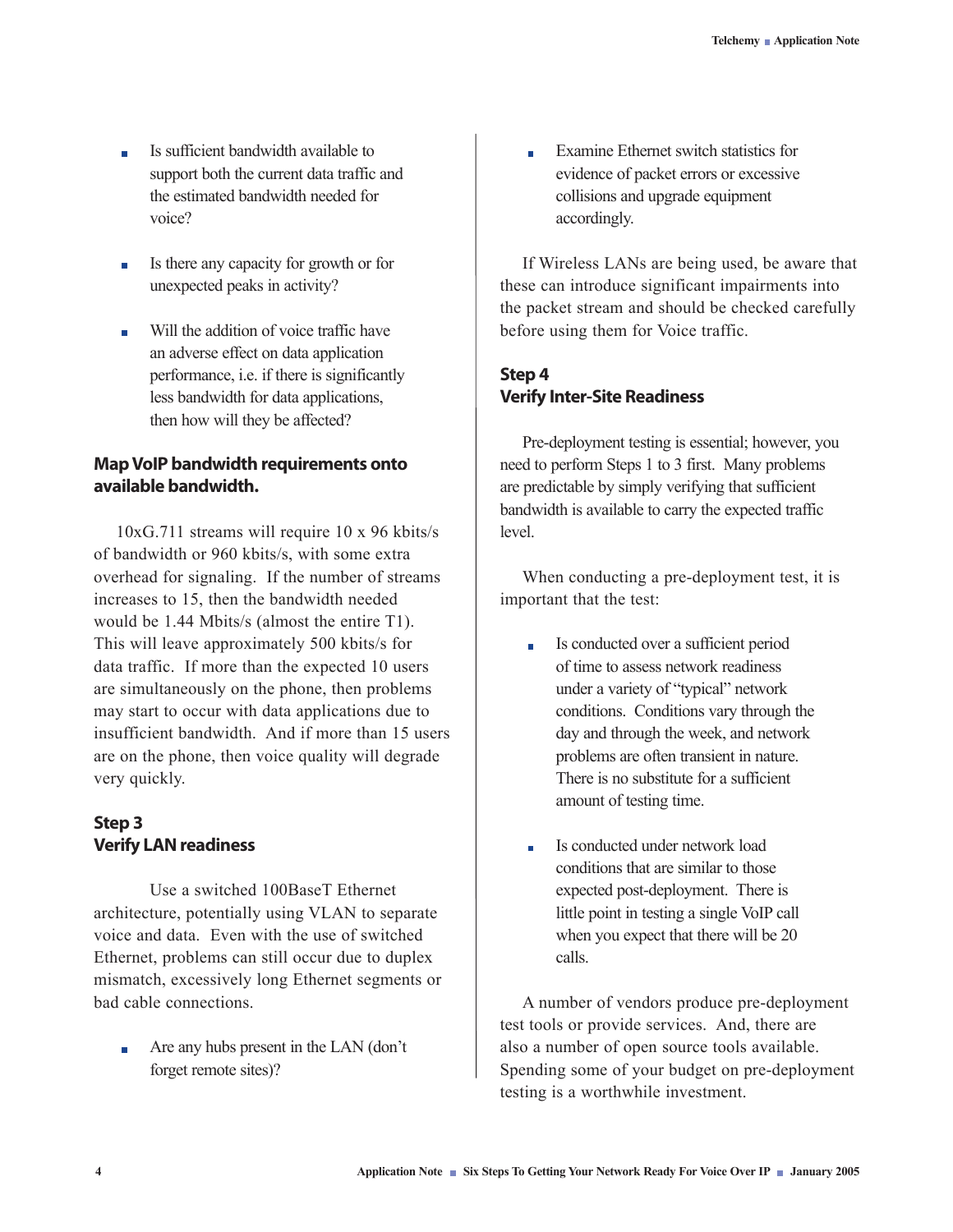## **Step 5 Service Provider Relationships**

Service providers will sometimes provide Service Level Agreements (SLA). These can be helpful; however, it is essential to measure service level using metrics that relate to Voice over IP performance. It is important to understand where the SLA is measured and how it is measured. Problems such as jitter and packet loss can often occur in access links, e.g., your T1. If the SLA is measured at the service provider end of the access link, then SLA metrics do not guarantee good performance.

Since packet loss and jitter typically occur in short periods of time, i.e., 1-2 seconds, (due to congestion caused by data traffic), then measuring long term packet loss can be less useful than first thought.

A SLA that commits to less than 0.1% packet loss over a month may sound great; however, this does not take the effects of jitter into account. Jitter can lead to packet discards (which are equivalent to packet loss) and can be a bigger problem on IP networks than packet loss.

This also does not represent the effects of packet loss burstiness. For example, if there are two bursts, 2 seconds long of 20% packet loss during a 3 minute call, then the average packet loss rate for the call is 0.44%. This would lead to the user hearing two periods of severe degradation during the call. If one call in five experienced problems of this type, then the average packet loss rate would be less than 0.1%.

New SLA agreements are being developed specifically for Voice over IP. They address the issues of packet loss distribution and the effects of jitter, and often represent the SLA in terms of call quality metrics.

### **Step 6 Define Performance Management Architecture and Tools**

A well-defined fault and performance management architecture is essential for successful network operation, and it should be defined prior to the procurement of any VoIP equipment.

The diagram below shows the industry preferred VoIP performance management architecture which is based on RTCP XR (RFC3611) and related protocols.



*Figure 2: The New VoIP Performance Management Architecture For Enterprise Networks.*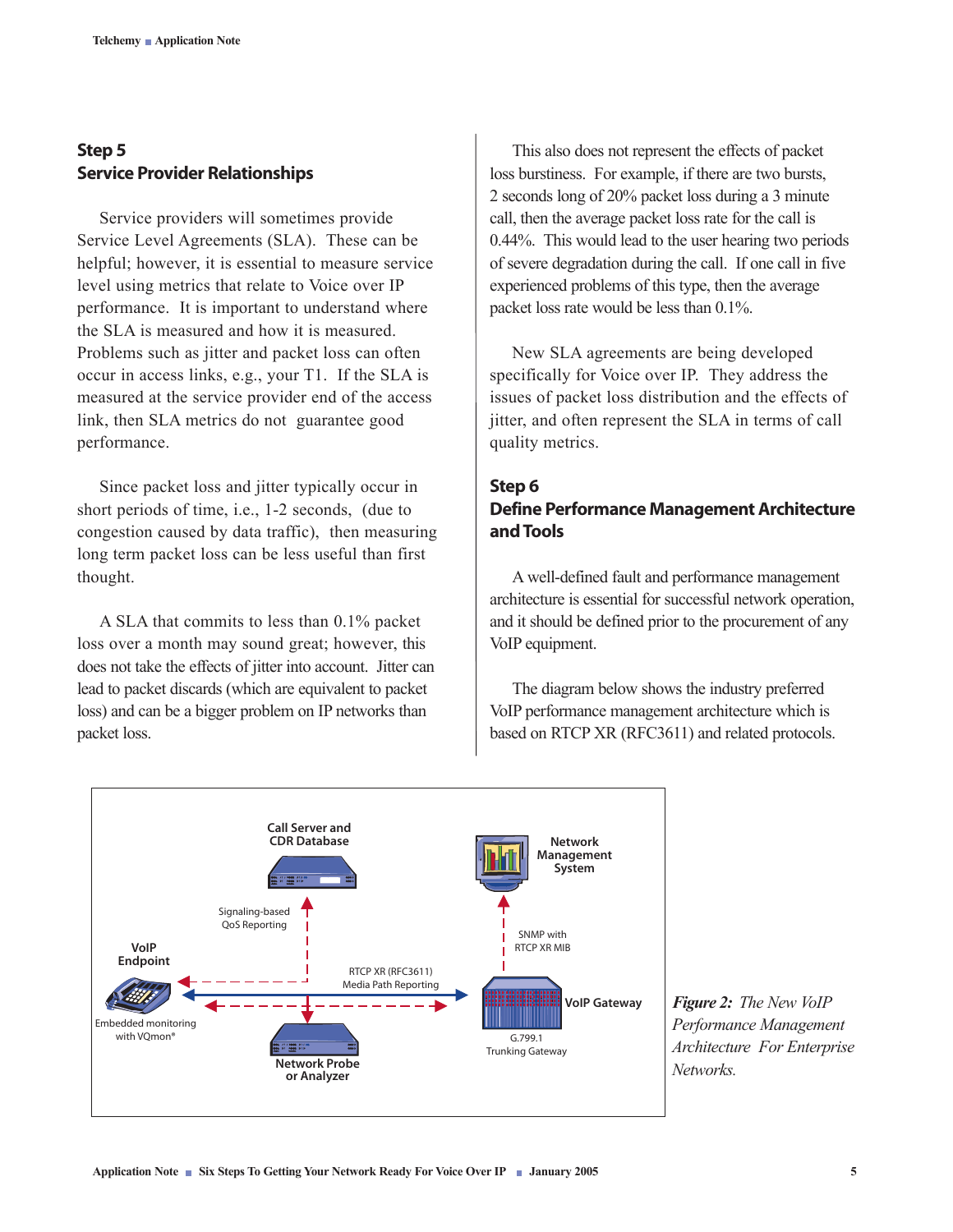It is also essential to consider the issue of manageability which encompasses both the functionality required in IP endpoints and the protocols they use; plus any potential conflicts between secure protocols, i.e., Secure RTP, and the access required by management tools.

**1 IP Phones**

The sample RFP Requirements Document shown below provides guidance on what IP phone and gateway vendors should provide. The document introduces the concept of a monitored IP endpoint, which supports RTCP XR. Monitored IP endpoints are essential if you want to be able to monitor from the network to the user desktop and detect/resolve transient problems.

### *Figure 3: Sample RFP Requirements Document*

#### **RFP Requirements for VoIP Manageability**

1.1 All IP phones shall support RTP with RTCP SR/RR (IETF RFC3550). If IP phones implement Secure RTP (IETF RFC3711) then RTCP SR/RR and XR reports must be transmitted unencrypted.

1.2 Monitored IP Phones shall support RTCP XR VoIP Metrics (IETF RFC3611). ITU G.107 and ETSI TS 101 329-5 Annex E (VQmon) shall be used to generate call quality metrics. All parameters of RFC3611 Section 4.7 must be supported. 1.3 Monitored IP Phones shall support the appropriate signaling based QoS reporting protocol - H.460.9 Annex B for H.323, draftjohnston-sipping-rtcp-summary-05.txt (or later draft) for SIP.

#### **2 IP Gateways**

2.1 All IP gateways shall support RTP with RTCP SR/RR (IETF RFC3550). If IP gateways implement Secure RTP (IETF RFC3711) then RTCP SR/RR and XR reports must be transmitted unencrypted.

2.2 Monitored IP Gateways shall support RTCP XR VoIP Metrics (IETF RFC3611). ITU G.107 and ETSI TS 101 329-5 Annex E (VQmon) shall be used to generate call quality metrics. All parameters of RFC3611 Section 4.7 must be supported, in accordance with ITU G.799.1.

2.3 Monitored IP Gateways shall support the appropriate signaling based QoS reporting protocol - H.460.9 Annex B for H.323, draft-johnston-sipping-rtcp-summary-05.txt (or later draft) for SIP or H.248.30 for Megaco.

#### **3 Probes/ Analyzers**

3.1 Probes and analyzers shall use ITU G.107 and ETSI TS 101 329-5 Annex E (VQmon) to generate call quality metrics for packet based non-intrusive or active monitoring.

3.2 Probes and analyzers shall support the detection and analysis of RTCP SR/XR (IETF RFC3550) and RTCP XR (IETF RFC3611) VoIP Metrics payloads, including the extraction of parameters related to delay, signal/noise level and endpoint configuration.

#### **4 Embedded SLA Monitoring Function in Routers**

An Embedded SLA Monitoring Function is a software agent installed in a service provider managed edge router, multi-service gateway or integrated access device located on the customer premise. The purpose of the SLA Monitoring Function is support the measurement of service level received by the customer, and to permit the service provider to implement some level of remote diagnostics. This is achieved by gathering statistics on live customer traffic and by implementing active testing for both inter-site monitoring and on-demand troubleshooting. There are two service models that may be supported:

• Managed VPN Service, in which all traffic is carried on encrypted tunnels between customer location

• Managed VoIP Service, in which the service provider participates in call management. Examples include IP Centrex/ Hosted PBX service.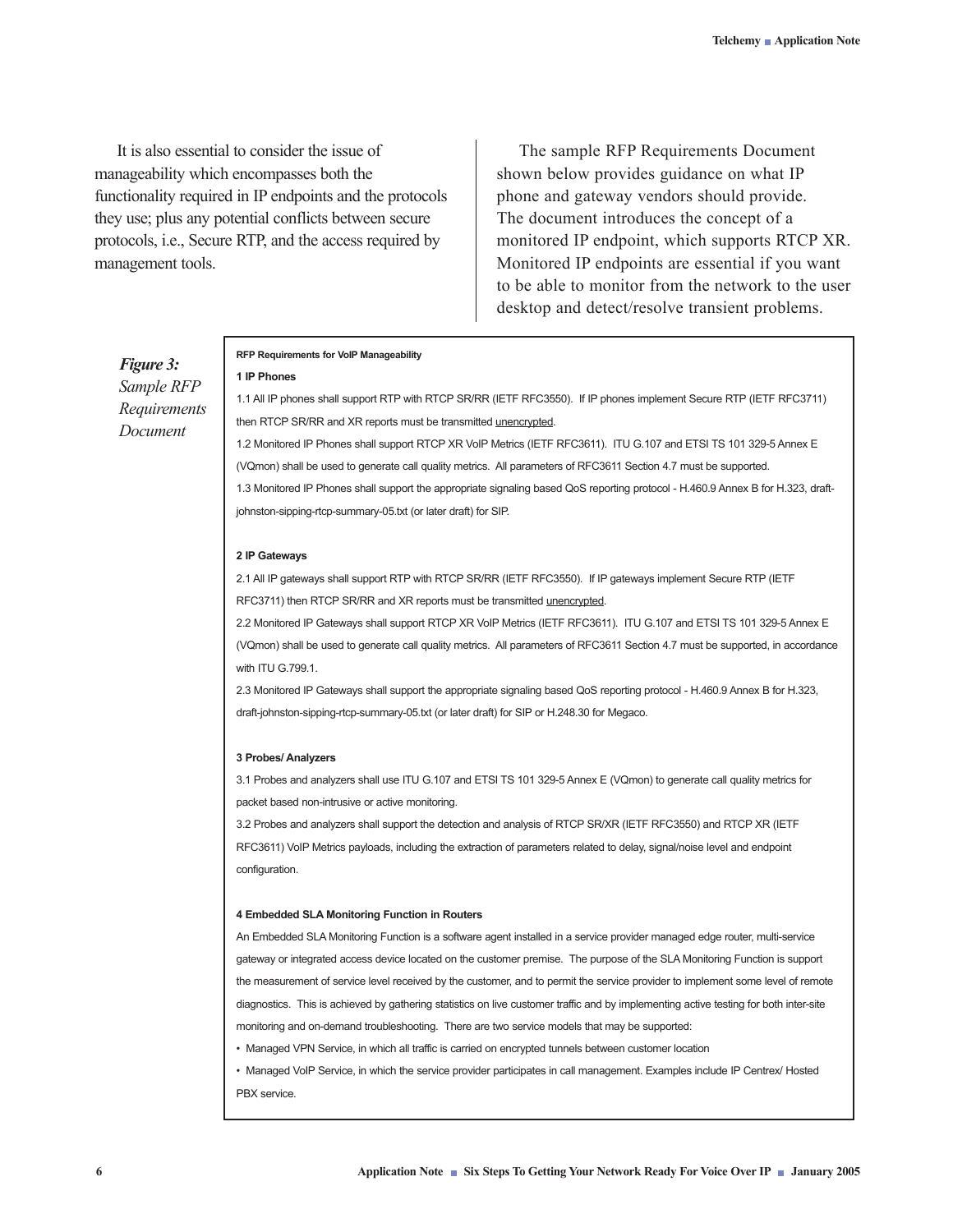# **Deploy Network In Stages**

VoIP network deployment should be planned and executed in stages -- with an initial pilot trial preceding large scale deployment. And make sure that the pilot trial includes some typical satellite locations, branch offices and teleworkers -- since these are typical problem area hotspots.

Early during your network deployment, check for (and resolve) the following problem areas:

- firewalls blocking access to voice traffic  $\overline{\phantom{a}}$
- congested access links leading to high **The Contract** levels of jitter
- echo on incoming telephone network  $\overline{\phantom{a}}$ connections, i.e. non-VoIP connections to the phone company.

and network readiness assessment. The document also described many of the key factors essential for successful deployment of VoIP.

 Other useful resources include: the VoIP Troubleshooter Web Site (www.voiptroubleshooter. com) and application notes on VoIP performance management available from specialized VoIP performance experts such as Telchemy (www.telchemy.com).

 $\mathcal{L}_\text{max}$  , and the set of the set of the set of the set of the set of the set of the set of the set of the set of the set of the set of the set of the set of the set of the set of the set of the set of the set of the \_\_\_\_\_\_\_\_\_\_\_\_\_\_\_\_\_\_\_\_\_\_\_\_\_\_\_\_\_\_\_\_\_\_\_\_\_\_\_\_\_  $\mathcal{L}_\text{max}$  , and the set of the set of the set of the set of the set of the set of the set of the set of the set of the set of the set of the set of the set of the set of the set of the set of the set of the set of the  $\overline{\phantom{a}}$  , and the contract of the contract of the contract of the contract of the contract of the contract of the contract of the contract of the contract of the contract of the contract of the contract of the contrac \_\_\_\_\_\_\_\_\_\_\_\_\_\_\_\_\_\_\_\_\_\_\_\_\_\_\_\_\_\_\_\_\_\_\_\_\_\_\_\_\_  $\overline{\phantom{a}}$  , and the contract of the contract of the contract of the contract of the contract of the contract of the contract of the contract of the contract of the contract of the contract of the contract of the contrac \_\_\_\_\_\_\_\_\_\_\_\_\_\_\_\_\_\_\_\_\_\_\_\_\_\_\_\_\_\_\_\_\_\_\_\_\_\_\_\_\_  $\overline{\phantom{a}}$  , and the contract of the contract of the contract of the contract of the contract of the contract of the contract of the contract of the contract of the contract of the contract of the contract of the contrac  $\overline{\phantom{a}}$  , and the contract of the contract of the contract of the contract of the contract of the contract of the contract of the contract of the contract of the contract of the contract of the contract of the contrac \_\_\_\_\_\_\_\_\_\_\_\_\_\_\_\_\_\_\_\_\_\_\_\_\_\_\_\_\_\_\_\_\_\_\_\_\_\_\_\_\_  $\overline{\phantom{a}}$  , and the contract of the contract of the contract of the contract of the contract of the contract of the contract of the contract of the contract of the contract of the contract of the contract of the contrac \_\_\_\_\_\_\_\_\_\_\_\_\_\_\_\_\_\_\_\_\_\_\_\_\_\_\_\_\_\_\_\_\_\_\_\_\_\_\_\_\_  $\overline{\phantom{a}}$  , and the contract of the contract of the contract of the contract of the contract of the contract of the contract of the contract of the contract of the contract of the contract of the contract of the contrac  $\overline{\phantom{a}}$  , and the contract of the contract of the contract of the contract of the contract of the contract of the contract of the contract of the contract of the contract of the contract of the contract of the contrac

### **Notes**

### **Summary**

This Application Note provided a six step methodology for enterprise network managers to follow when preparing their network for Voice over IP service, including pre-deployment testing

### **Acronyms**

|                  | . <i>.</i>  |                                         | <b>RED</b>      | <b>Random Early Detection</b>   |  |
|------------------|-------------|-----------------------------------------|-----------------|---------------------------------|--|
|                  | <b>CDR</b>  | Call Detail Record                      | <b>RTP</b>      | <b>Real Time Protocol</b>       |  |
|                  | <b>IETF</b> | <b>Internet Engineering Task Force</b>  |                 |                                 |  |
| IP<br><b>ITU</b> |             | <b>Internet Protocol</b>                | <b>SLA</b>      | Service Level Agreement         |  |
|                  |             |                                         | <b>SNMP</b>     | Simple Network Management       |  |
|                  |             | <b>International Telecommunications</b> |                 | Protocol                        |  |
|                  |             | <b>Union</b>                            | <b>TDM</b>      | Time Division Multiplexer, -ing |  |
| <b>LAN</b>       |             | Local Area Network                      | <b>VoIP</b>     | Voice Over Internet Protocol    |  |
|                  | <b>MIB</b>  | Management Information Base             | <b>VPN</b>      | <b>Virtual Private Network</b>  |  |
|                  | <b>PBX</b>  | Private Branch Exchange                 |                 |                                 |  |
|                  | <b>POTS</b> | Plain Old Telephone Service             | <b>VOmon/EP</b> | VQmon End Point                 |  |
|                  |             |                                         | <b>VOmon/SA</b> | <b>VQmon Stream Analysis</b>    |  |
|                  | <b>PSTN</b> | Public Switched Telephone Network       |                 |                                 |  |
|                  | <b>QoS</b>  | <b>Quality of Service</b>               |                 |                                 |  |
|                  |             |                                         |                 |                                 |  |